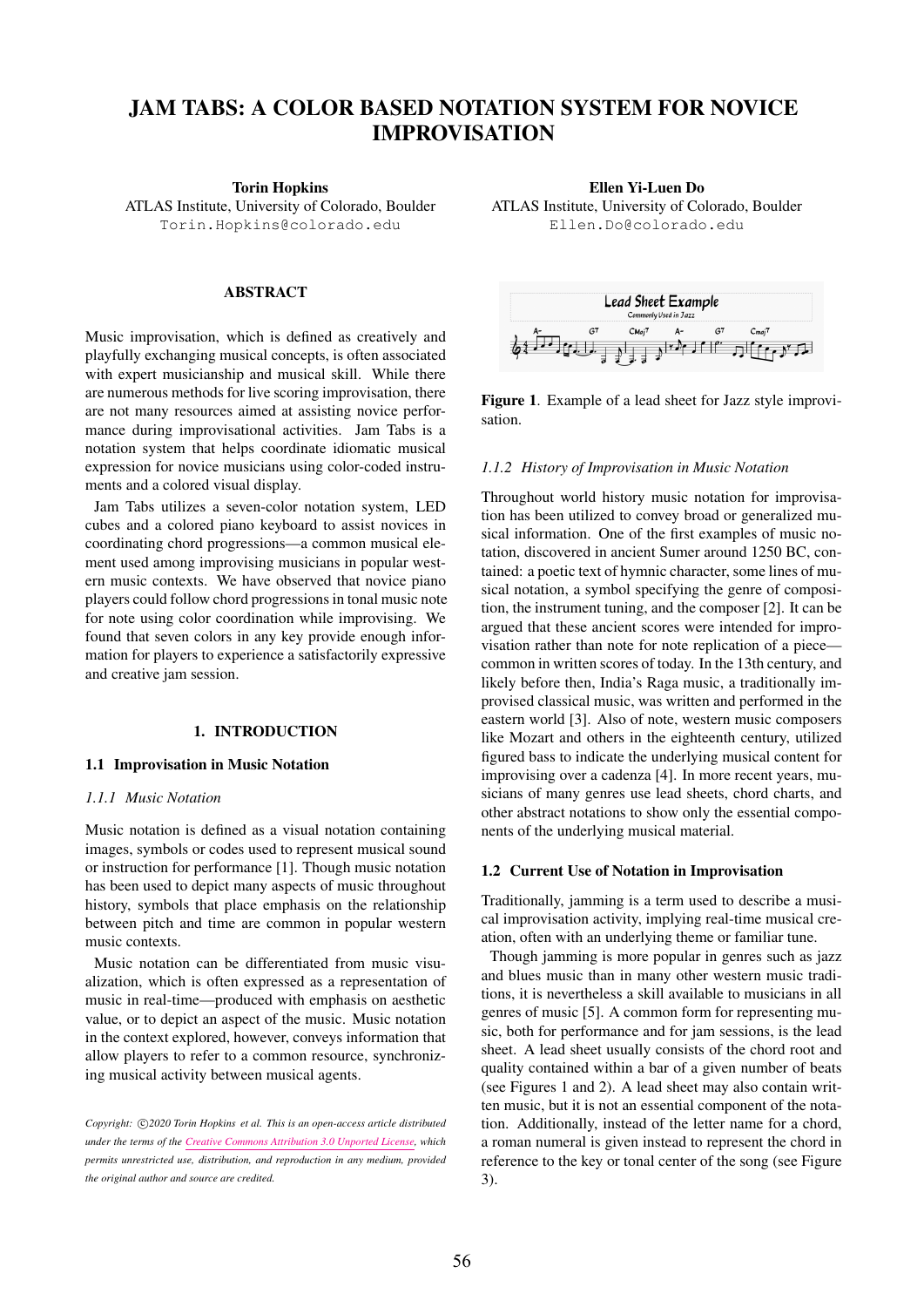

Figure 2. Example of how a lead sheet may appear. Contains chord charts or diagrams



Figure 3. Example of a lead sheet for Jazz or Blues style improvisation may appear. In this example roman numerals represent harmonic content

## 1.3 Music Notation for Improvisation

The traditional western music score has formed the basis for many other, less formal, western music notations. Many of these notations are used among musicians in recording studios, jam sessions, gigs and during practice for the purpose of creating flexibility in their musical output. Music improvisation, which entails some degree of freedom during a performance, requires less information in a notation than a musical piece that is more prescriptive and explicit in its intended expression. Therefore, music notation for improvisation is uniquely concise in its use of symbols—often displaying only a few musical descriptors.

#### 1.4 Act of Improvisation

When improvising, the musicians in a group will often play notes that are present within the chord being played on the lead sheet. More advanced musicians may be able to incorporate other elements of music present in their improvisations, but nevertheless having access to this information while participating in a jam session or while practicing improvisation over a backing track is helpful for many improvisers. In order to fully utilize a lead sheet a musician must know:

- 1. What the symbols on the lead sheet refer to.
- 2. Where the notes are that are being referred to on their instrument.
- 3. Some musical vocabulary to use while referencing the music being played.

Depending on the instrument being played this task can be very difficult to achieve. Musicians improvising in real time can have timing constraints at approximately 30 milliseconds before sounding asynchronous [6, 7]. In the case of the piano keyboard, the task requires a minimum of 12 notes to be recognized from a pattern of black and white keys. If a note, or series of notes, is to be played at 60 beats per minute, in common time (four beats per bar), with a chord change occurring every bar, an improviser would have to locate a new and unique note on the piano every four seconds in order to reference this basic musical concept in the chord progression. An improviser who does not have knowledge of the keyboard would not be able to play notes in the chord progression with just a lead sheet and a piano keyboard. Therefore, without instruction or prior knowledge, an improviser would not have enough information to begin an improvisational activity.

## 1.5 Improvisation Pedagogy

Improvisation in music education has been researched in numerous western music genres. Some Jazz and Blues music educators have created exercises to bolster improvisation skills by breaking down solos, trading rhythmic clapping, scat singing, and utilizing multiple software tools to support the improvisation activity [8, 9]. There is also a rich history of improvisation pedagogy relating to cadenzas in classical music. For this type of improvisation education, musical passages are selected from famous classical improvisers, such as Mozart, and practiced in various ways—often in an effort to replicate the composers style without playing the music verbatim [4].

Stages of improvisation education have been outlined by Kratus for optimizing the growth of the improviser [10, 11]. These stages of learning can be best categorized as being a multi-leveled system with tasks that increase in behavioral complexity [12]. Pedagogical techniques in this system separate aspects of the music for isolated training, such as rhythm, style and technique. According to Huovinen, improvisation pedagogy can also be broken down into two methods: a music theoretic approach, and the other being a 'dramaturgical' approach. In this view the music theoretic approach focuses education on the chords and scales that an improviser should be playing during the improvisation, and the dramaturgical focuses on balance, variation and tension [13]. When analyzed for differences in improvement for variation in play, both methods have shown to increase complexity of musical concepts while improvising. Those who are taught using a music theoretic approach demonstrated higher variability in dissonance, while those taught using the dramaturgical method demonstrated an increase in rhythmic variability [13].

Extra-musical factors can also play a significant role in the effectiveness of improvisation pedagogy. Studies in children have shown that while learning to improvise, social context plays a critical role when ascribing meaning to improvisation. Learning how children ascribe meaning to improvisation can influence how they perceive what they are doing and how they can work to improve upon it [14].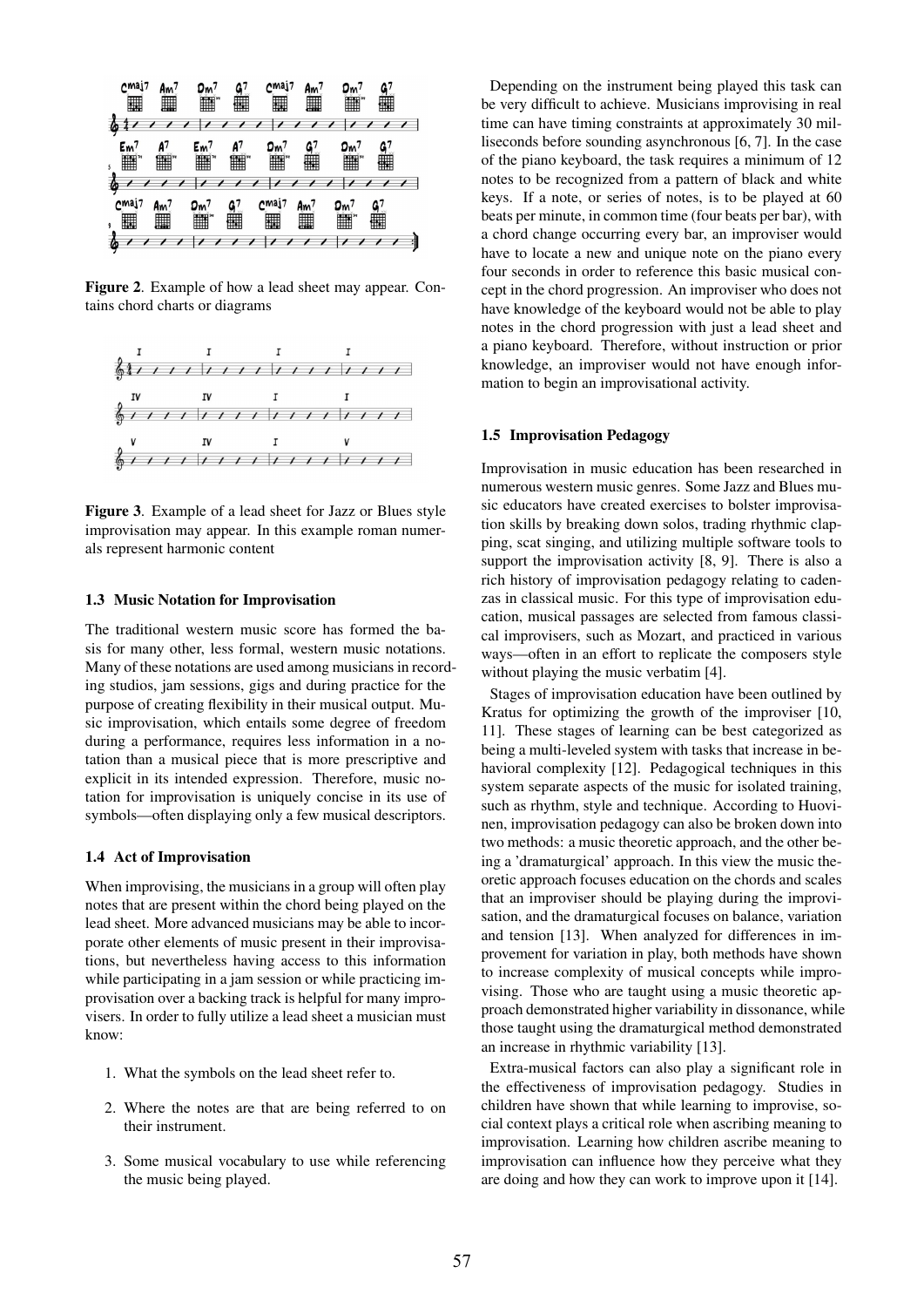

Figure 4. Jam Tabs system containing notation and colored piano keyboard.

## 1.6 Color in Music Notation and Instruments

The use of color in music has been used many times over the course of history. Colored notation has been utilized by composers such as, John Cage, Olivier Messiaen, Alexander Scriabin and Gyorgy Ligeti to enhance the musical content of their scores in a variety of ways [15]. The use of color has also been demonstrated to make music notation easier to read for young children [16] and has been used in piano instructional books from many popular publishers. These instructional books are often accompanied by a set of stickers that are to be applied to the instrument. A variety of stickers can be found in stores, including: black and white letters of the musical alphabet, pictures of musical notes as they appear on a score, and colors of various shapes.

More recently, color and light have been used to supplement music education by lighting notes that are to be played on the lit instrument. Piano companies such as  $\text{Casio}(\overline{R})$  and  $\text{Yamaha}(\overline{R})$  have lit keyboards, and guitar companies such as Fretlight(R) have LED embedded guitar necks to guide learning guitar players to the correct notes.

## 2. MOTIVATION

Skilled musicians often describe being in a pleasurable state, achieving flow [17] and bolstering creativity [18] when improvising. While there are numerous methods for live scoring improvisation [19, 20], there are not many resources aimed at assisting novice performance during improvisational activities using notation. Many resources are available for players that have an understanding of scales, chords, time signature, and their instrument. These visualizations often display various chords or scales while a musical piece is played and are aimed at an audience that has already spent a significant amount of time with their instrument.

Several resources are available for novices by augmenting instruments so that they are easier to play [21, 22]. Many more resources are available for novices to experience music in novel ways through collaborative musical instruments and interactive musical systems [23, 24, 25, 26]. These methods, however educationally useful, can neglect desirable aspects of participating in a traditional jam session, such as playing a traditional instrument or maintaining control of ones musical contribution.

The proposed system was designed to coordinate players of both traditional and non-traditional instruments as well as accommodate music improvisation at more difficult levels of play. The system was designed to assist in making collaborative musical experiences easier for novice musicians of any instrument by providing an optimal amount of visual information.

The following design problems were identified as the most pressing issues to address in novice music improvisational settings:

- 1. Providing information regarding the root note of a given chord on a visible notation.
- 2. Providing a series of root notes that clearly represent an order or progression.
- 3. Demonstrating a time signature, or how many beats are present per chord.
- 4. Including features that allow musicians to recognize where in the progression they are at any given time.
- 5. Providing a reference to the instrument itself in order to aid in the interpretation of the notation element.
- 6. Maintaining visibility of the notation from any angle in the jam session allows musicians to focus attention on a single common notation when in a group.

Information about the chord progression ties all members of the jam session together and is often the main content of a lead sheet. This information is available to musicians either visually or auditorily. Aural information, however, does not persist in time. An intermediate level of aural skill (auditory musical element recognition) is generally required in order to follow along in a jam session. This observation coupled with the fact that current systems of visually displaying music are beyond the interpretation of a novice player, suggests that a new method of visually displaying relevant chord progression information is needed in order to increase the number of novice musicians who can participate in improvisational activities.

This paper presents a system that addresses these design constraints and also provides additional benefit to the novice improviser. The design solution was developed through numerous observations of jam sessions using various relevant technologies.

#### 3. JAM TABS DESIGN PROCESS

In order to make improvised musical activities less stressful and creatively productive for novice musicians, Jam Tabs utilized a seven-color notation system, addressable LED lights inside of an acrylic cube (LED Cube, see Figure 10) and a color-coded piano keyboard to coordinate the essential content of a lead sheet—the chord progression, a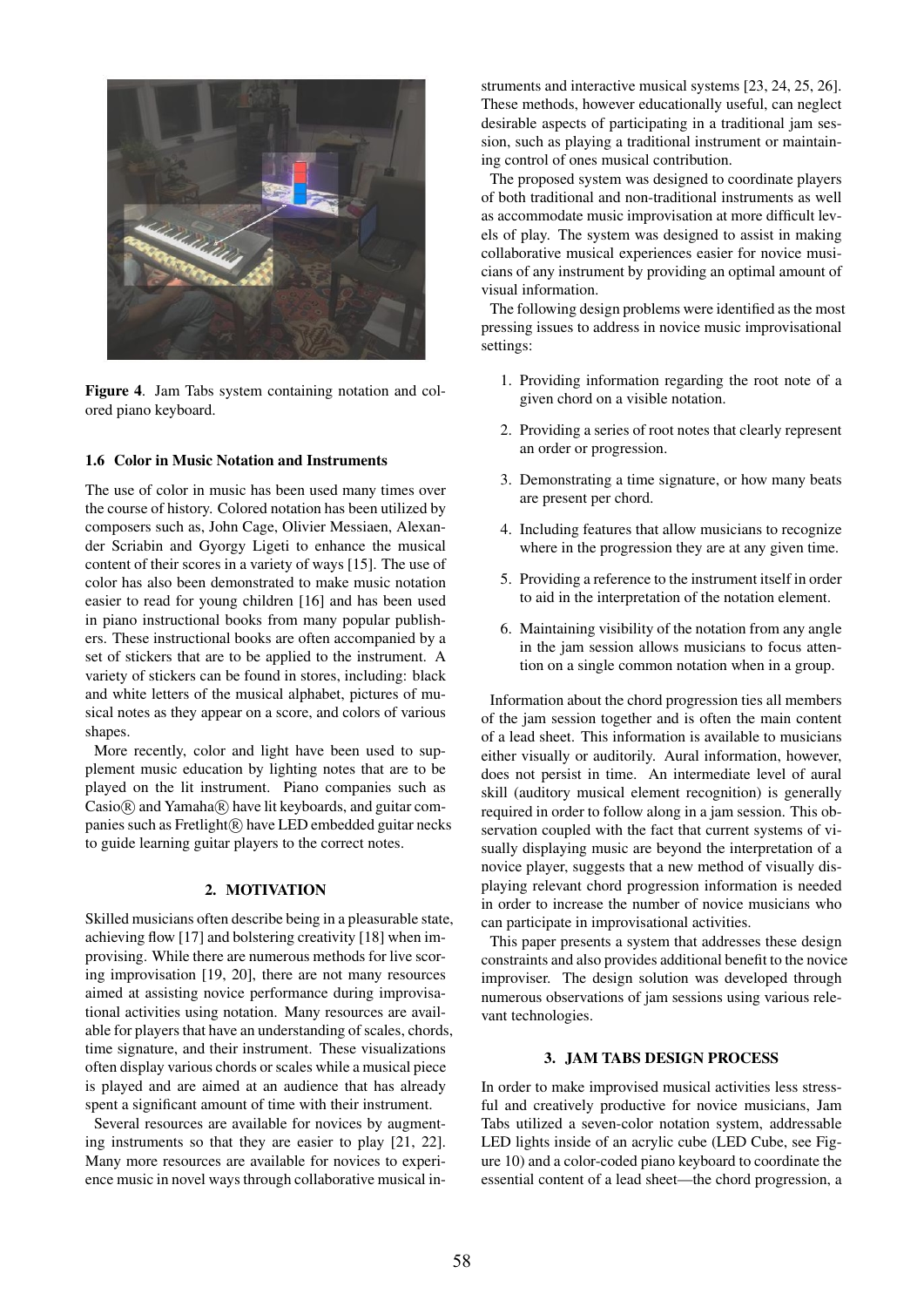

Figure 5. Color selection and reference to relevant harmonic content

common musical element used among improvising musicians. A color-coordinated notation in addition to colorcoded instruments enables novice musicians to quickly identify the salient notes in a chord progression on their instrument (see Figure 4).

## 3.1 Color Selection

Colors for the LED cubes were selected in order to provide seven distinguishable colors to display. Primary and secondary colors were used to distinguish the first six colors. The seventh color chosen was white also because it is easily distinguishable from the other six (see Figure 5). Additionally, by using the sequence and colors of the rainbow, an inherent order is given. Doing so enabled the LED cubes to be easily distinguished from each other while simultaneously providing an order to the colors. Pitch information is notated through color because it does not have spatial restrictions. This allows color to be used on the cubes and any visual instrument. Color also has the capability, if not confined to a shape, to be omnidirectional.

## 3.2 Time Signature

The LED cubes, similar to lead sheets or chord charts (see Figure 2), indicate a full measure of music. The cubes indicate a time signature (number of beats present per cube in a bar of music), through a series of neopixels located on the edges of the cube (see Figure 6). For example, if the chord progression is in common time (four beats/bar) the neopixel strip will show a white light that moves from one neopixel to the next lower neopixel. This occurs four times in one cube and then the following series of lights in the cube initiates.

#### 3.3 Accidentals (Sharps and Flats)

Notes that are outside of a given key are displayed as a combination of the adjacent colors. Each cube is separated into two parts in order to retain the capability of showing the seven colors used to represent the major scale as well as the five notes that are in between the seven notes (see Figure 7).

Splitting the bar had two notable benefits. First, increasing the number of colors to twelve spread the spectrum of color and took away from the ability to distinguish them. Second, the colors that are found in between are perceived



Figure 6. Beats per minute demonstrated by a moving LED on either side of the colored face of the cube. Number of lights per color/section indicate the number of beats per bar of music. This example indicates a 2-chord progression (I-V), each played for a duration of four beats (common time) at a given tempo.



Figure 7. Demonstrates how accidentals are portrayed in color. Accidentals (sharps and flats) are shown by splitting the neighboring colors in half and merging them into a single section.

as being some combination of the surrounding notes. This is similar to the already familiar concept of sharps and flats in classic music notation. This, among other features, allows for players to recognize notes that fall outside of the key quickly and easily. For these reasons, only seven colors were included in the final design.

## 3.4 Backing Tracks

A jam or backing track, defined as a minimalistic instrumental track that provides the background for a small jam session, consisting of a drum beat and at least two other instruments, can be played to support the players. This type of support is not often used in group jam sessions but is often used by musicians to practice their soloing skills [27]. Musicians will often utilize resources such as YouTube(R), Band-in-a-Box $(\overline{R})$  software, iReal Pro $(\overline{R})$  and other forms of generated or recorded jam tracks for this type of practice, regardless of genre. It has also been demonstrated that children as young as five years of age can experience positive effects during music improvisation sessions when using harmonically relevant backing tracks [28, 29].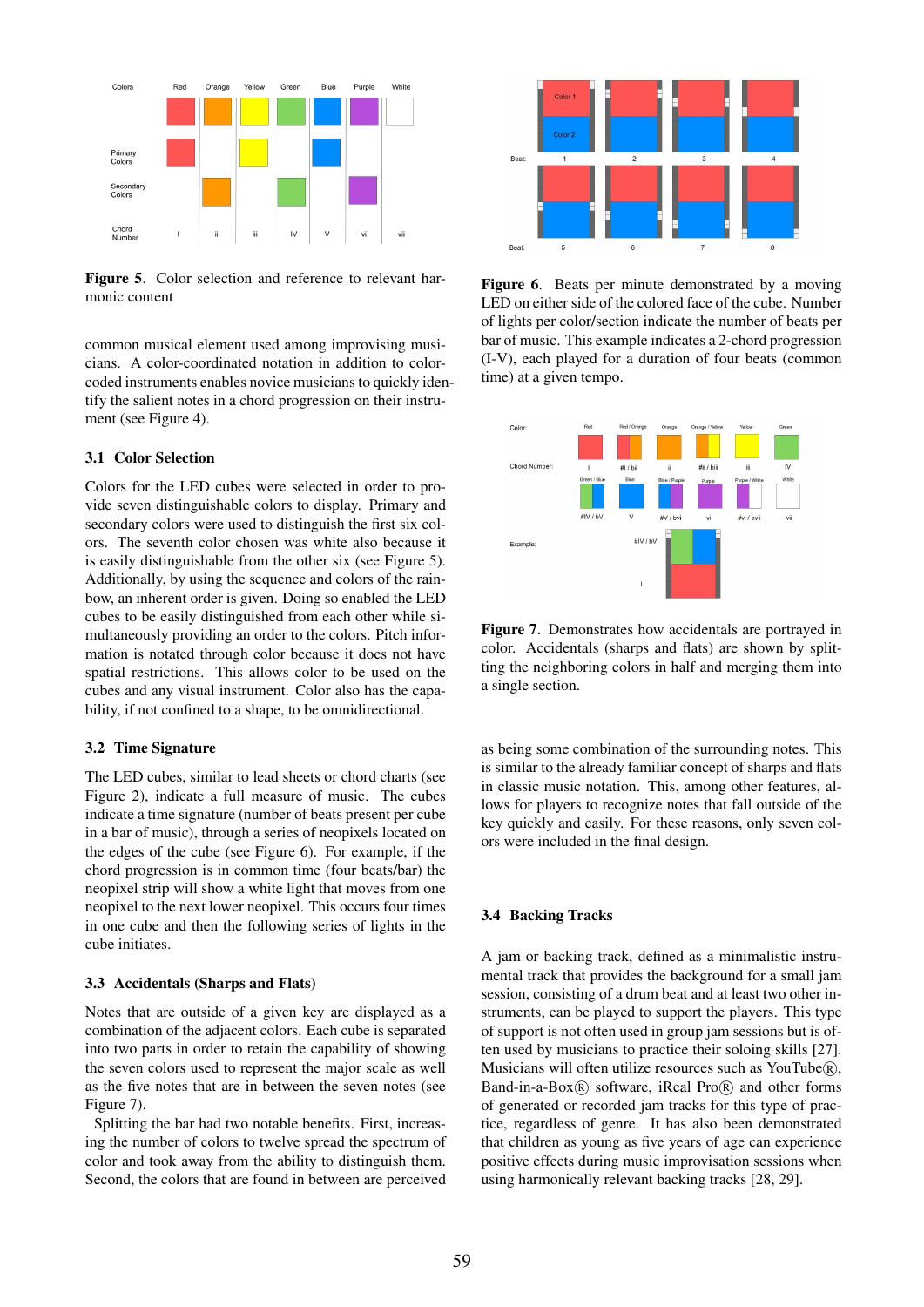

Figure 8. Piano bar color arrangement



Figure 9. Vinyl piano bar placed behind the keys of a digital piano keyboard instrument.

# 3.5 Piano Bars

Vinyl piano bars, colored in the same colors as the LED cubes, are used to demonstrate the relationship between the notation and the instrument. Piano bars easily fit behind the keys of most piano keyboard instruments making color associations nearly instantaneous. The colors can be moved from one key to another to demonstrate key changes and are also accurately spaced to retain the relative spacing differences between keys (see Figure 8 and 9).

## 4. HARDWARE PROTOTYPE

The Jam Tabs system consists of LED cubes that provide the user with an interactive light display. The root note of the chords present in the jam track is displayed as a color that can be found on the piano keyboard.

This general design structure lends itself to a myriad of design options. Any system that can omnidirectionally display seven colors and a vertical arrangement of squares and dots can accomplish the main design parameters of Jam Tabs.

Included in these possible designs are projections, physical colored non-backlit cubes, light projection elements such as flashlights and laser pointers, LED strips, LED cubes, holographic displays, and other similar technology.

## 4.1 Supported Technology

# *4.1.1 LED Cubes*

Jam Tab lights reflect the color of the note present in the music at a given time. Jam Tabs allow for keeping track of what beat in the chord progression is currently occurring. LED Cubes reflect bars of music and accurately depict chord changes within key by color. LED Cubes can be seen from any angle (see Figure 10).

# *4.1.2 Colored Keyboard*

Colored bars were used for color application. These match colors present on LED cubes (see Figure 8 and 9).



Figure 10. Physical representation of the LED cube hardware prototype.

# *4.1.3 Backing Tracks*

Music in the form of "backing tracks" are provided to musicians at a recommended tempo of 75 beats per minute.

## 5. LIMITATIONS

## 5.1 Western Music

Jam Tabs can be used in improvisational settings for any genre of music. Currently however, the Jam Tabs system is designed to be played within tonal western music scales in order to improvise effectively. This is because the colors chosen are optimized for a twelve-note system.

## 5.2 Subdivision of the Bar

The current Jam Tabs system does not accommodate midbar chord changes. This is because each cube is treated as a single bar of music. It is possible to change the time signature to the number of beats present in the smallest subdivision of the bar and then apply the appropriate number of LED cubes to fill the rest of the notation, but this method could easily result in many LED cubes displaying what could be non-essential components of the progression. It is therefore preferred to assign subdivisions as full bars on a case by case basis.

# 6. DISCUSSION

Jam sessions using the LED cubes are possible in small or large group settings. The majority of users thus far have utilized the cubes in a private setting, in which they were practicing their improvisational skills. The usefulness and design implications of a commonly visible notation require further investigation, however; it is hypothesized that common visibility, like that of Jam Tabs, will enhance the interactive component of a jam session and will create a better sense of community than personal music notation.

Our initial observations lead us to believe that the system successfully accomplished the design parameters it set out to fulfill. It was observed that novice piano players can have fun, creative, and surprisingly successful improvisation sessions using the Jam Tabs system. The system has been utilized in groups of up to 25 people, a session which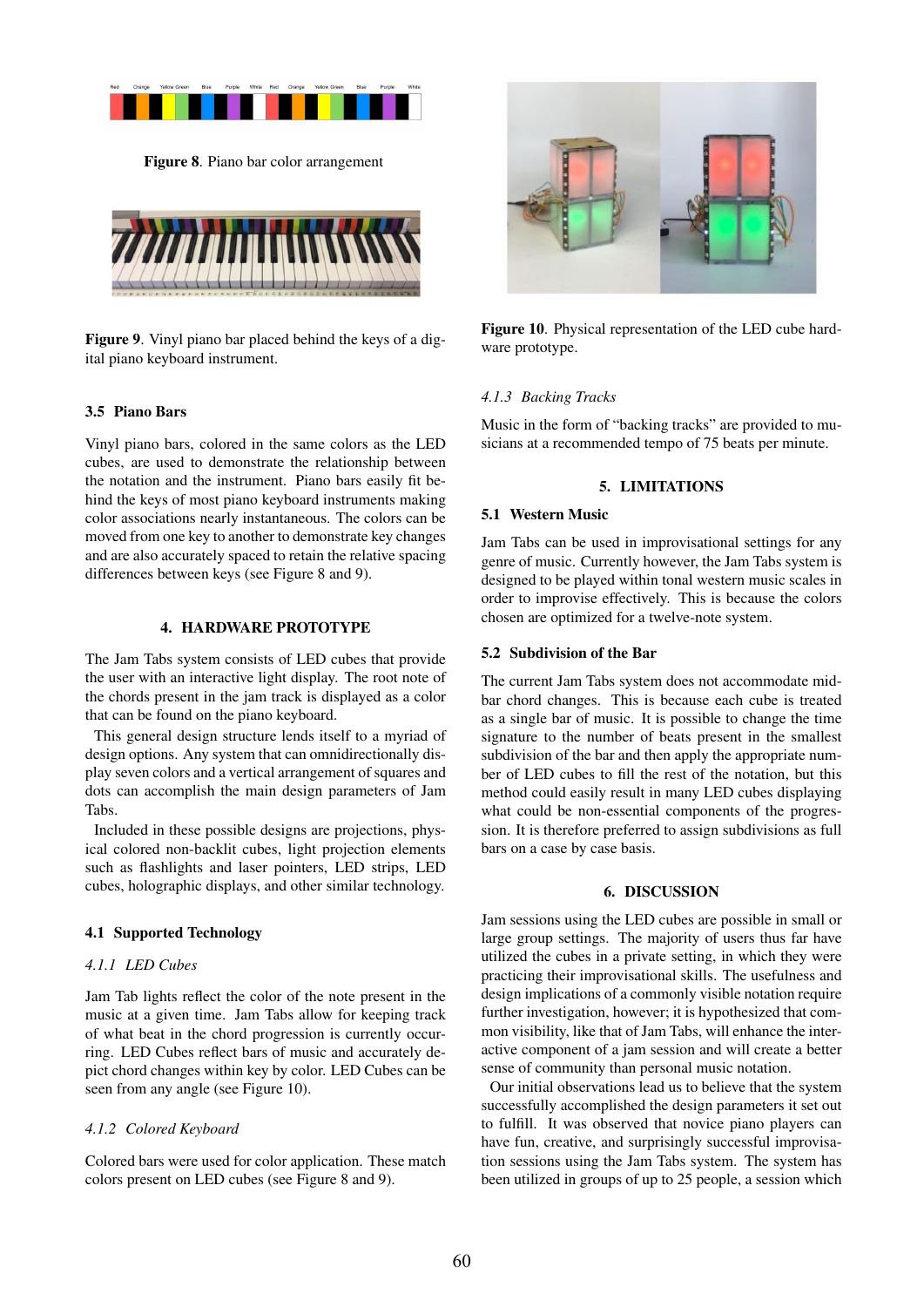had its own challenges and successes. It was nevertheless interesting to observe which design parameters work best for which group size. The effect of group size on the successful use of the Jam Tabs system is a topic for future investigation and may even shed light on the social dynamics present in group and collaborative musical play.

Overall accuracy of the notes being played by the participants when following a chord progression seems to be an accomplishable task for most, if not all, participants. Few errors with regards to pitch and duration occur throughout the improvisational activities indicating that players were not getting lost or confused.

Multiple players have responded in regards to the usefulness of the lights as a reference for the order of colors, such as in a progression. It is possible, however, that some participants have more auditory recognition skills than others for musical elements. This may suggest that there is a slightly different set of design parameters that may be uniquely applicable to players who are beginning to play a new instrument but have significant experience in music generally, or with another instrument. These players may be able to track the progression and time signature better than complete novices, but still have very little knowledge and capability of finding the correct notes on the piano keyboard instrument provided. Further investigation is needed to address this type of musician and a separate system may be designed if necessary.

Several usability problems arose in creating and observing the use of the prototype. The first is an issue with displaying subdivision of a bar of music. A single color currently represents a chord and a bar of music. If one wanted to represent two chords in a bar of music they would have to reduce the time signature or increase the number of cubes in the system. This issue is likely best solved on a case by case basis. The second issue that arose was the number of LED's present on the neopixel strip representing time signature. To solve this issue it may be helpful to use only common time signatures. It is also possible to use irregular spacing to solve this problem, although it may create other usability issues.

These two issues cannot be addressed without redesigning certain components of the system. Further iterations of Jam Tabs will address these concerns and relate them to current structures in music. It is likely to be the case that not all music can be completely represented on the Jam Tabs system, but it may be generalized or used in such a way that novices can still be successful with most music to warrant the current design.

#### 7. CONCLUSIONS

Overall, the Jam Tabs system proved to be very useful for providing the essential information of a jam session to the novice musician. The practice of following the root note of a chord progression seemed to be improved and it was particularly helpful for identifying and playing sharps and flats. It was also observed that near all novice musicians were able to creatively and satisfactorily express themselves while improvising regardless of key. Most improvisers played as though playing with four sharps, such as in the key of E major, was just as simple as playing in the key of C with all white notes.

In order to explore these concepts further, future studies aimed at evaluating the impact of the Jam Tabs system on improvisation learning and interaction will be conducted. In addition, future user studies that investigate the effectiveness of the several visual components as well as what degree of complexity can be achieved in the system will also be conducted. This would include a study investigating most effective choice of colors as well as a study addressing the effectiveness of the system on learning improvisation. Though improvements will be made in future iterations of this technology, the Jam Tabs system is apparently quite useful for novice musicians in group improvisational activities.

## Acknowledgments

The first author would like to thank Iowa State University, Dr. James Oliver, Dr. Elcin Gunay, and Dr. Jonathan Kelley for facilitating, overseeing and reviewing the initial steps of the JamTabs project.

#### 8. REFERENCES

- [1] L. Bouchard and J. Browne, "LIVE STRUCTURES: OCULAR SCORESTM," p. 7.
- [2] M. L. West, "The Babylonian Musical Notation and the Hurrian Melodic Texts," *Music & Letters*, vol. 75, no. 2, pp. 161–179, 1994. [Online]. Available: <www.jstor.org/stable/737674>
- [3] L. Rowell, *Music and Musical Thought in Early India*. University of Chicago Press, Dec. 2015, google-Books-ID: h5 UCgAAQBAJ.
- [4] A. Berkowitz, *USThe Improvising Mind: Cognition and Creativity in the Musical Moment*. Oxford University Press, Jun. 2010. [Online]. Available: [https://www.oxfordscholarship.com/](https://www.oxfordscholarship.com/view/10.1093/acprof:oso/9780199590957.001.0001/acprof-9780199590957) [view/10.1093/acprof:oso/9780199590957.001.0001/](https://www.oxfordscholarship.com/view/10.1093/acprof:oso/9780199590957.001.0001/acprof-9780199590957) [acprof-9780199590957](https://www.oxfordscholarship.com/view/10.1093/acprof:oso/9780199590957.001.0001/acprof-9780199590957)
- [5] R. Ashley, "Musical improvisation," *The Oxford handbook of music psychology*, pp. 413–420, 2009.
- [6] V. Iyer, "Embodied mind, situated cognition, and expressive microtiming in African-American music," *Music Perception: An Interdisciplinary Journal*, vol. 19, no. 3, pp. 387–414, 2002.
- [7] ——, "Improvisation, temporality and embodied experience," *Journal of Consciousness Studies*, vol. 11, no. 3-4, pp. 159–173, 2004.
- [8] M. Fein, *Teaching Music Improvisation with Technology*. Oxford University Press, 2017.
- [9] B. Tomassetti, "Beginning blues improvisation pedagogy for the non-jazz specialist music educator," *Music Educators Journal*, vol. 89, no. 3, pp. 17–21, 2003.